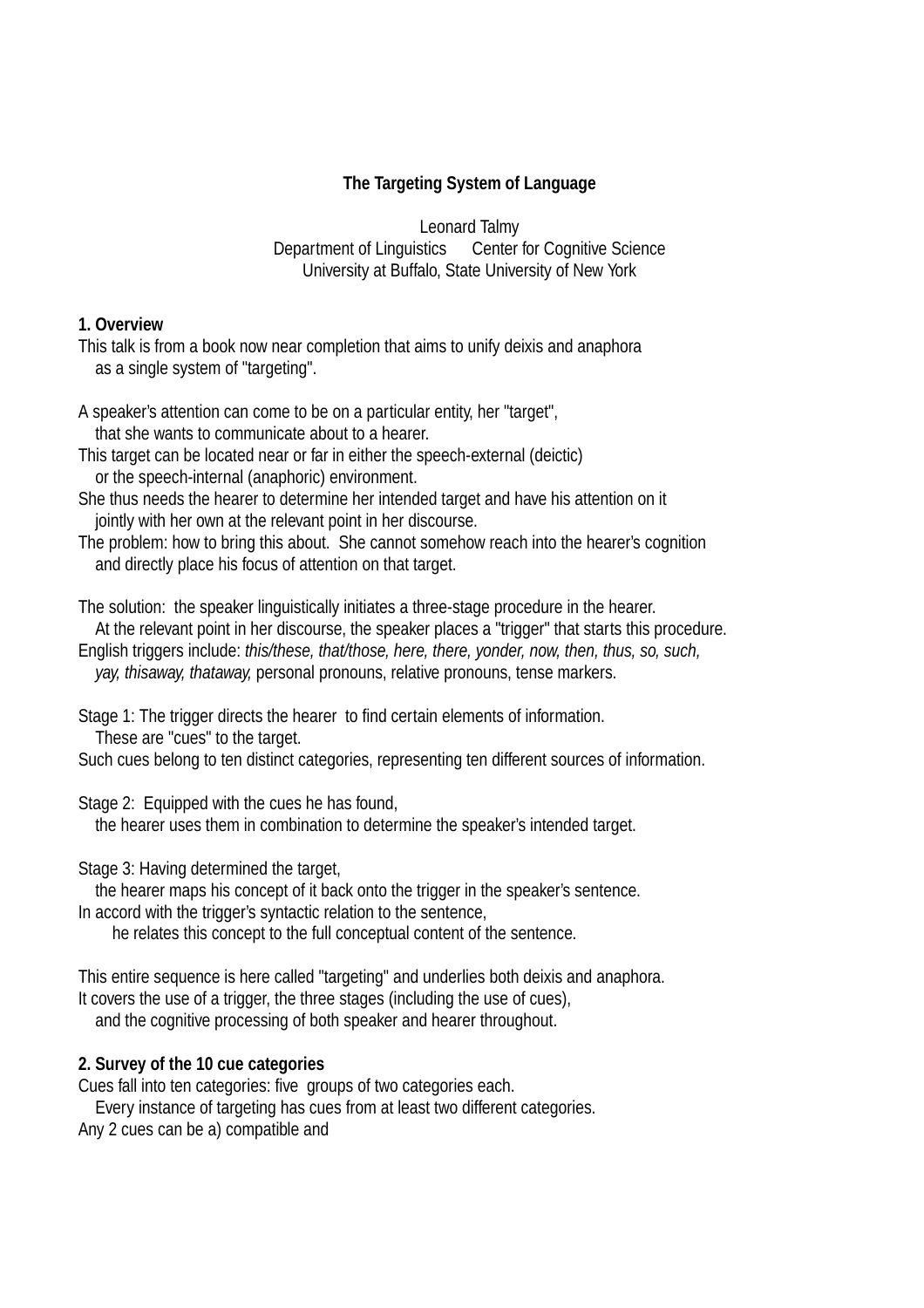i) corroborate each other, providing the same information about the target, or

ii) complement each other, providing different information about the target;

or can be b) incompatible -- the case shown last.

## **A. The lexical cue categories**

*1. Core cues*: cues to the target that the trigger is lexicalized to provide directly to the hearer, in addition to initiating the 3-stage targeting procedure in him.

Eg, a speaker says (1a) or (1b) to a visitor as they enter a lab with a woman and machines in it.

(1) a. She's new here. b. These are new here.

The triggers *she* and *these* provide the core cues that the target is, respectively:

a) uniplex, an entity, animate, female, third-person.

b) multiplex, entities, proximal, third-person.

Combining these with targetive cues (see below), the hearer respectively singles out a) the woman / b) the machines as the speaker's intended target.

2. Co-form cues: cues to the target provided by constituents (co-forms) around the trigger. Eg, A customer in a pet shop with just one parrot looks at the clerk and, without gesturing, says (2).

(2) That's the kind of parrot I like.

The trigger *that* provides the core cues that the target is uniplex, an entity, distal, third-person.

The word *parrot* provides the co-form cue that the target has the property of being a parrot. Corroborated indications: The target is a uniplex entity.

Complementary indications: The target is distal (from the trigger) and a parrot (from the co-form). Combining these cues, the hearer singles out the one parrot in the shop as the target.

## **B. The bodily cue categories**

*3. Gestural cues*: cues provided by a gesture produced volitionally by the speaker to help guide the hearer to the target  $= a$  "targeting gesture"

Proposal: On viewing a targeting gesture, a hearer cognitively generates an imaginal chain of fictive constructs that connect the gesture spatially with the target.

Eg, a host says (3) to a guest while pointing toward a bookshelf with one free area on it.

(3) You can put your glass down right there.

The trigger *there* provides the core cues that the target is a location and distal.

Alone, these core cues are not enough, since there are many distal locations in the room.

The gesture leads the hearer to imagine an intangible line extending from the speaker's finger

to the shelf: a gestural cue indicating that the target is in that region of space.

Co-form cues from the phrase *Put your glass down* indicate that the target is a horizontal surface.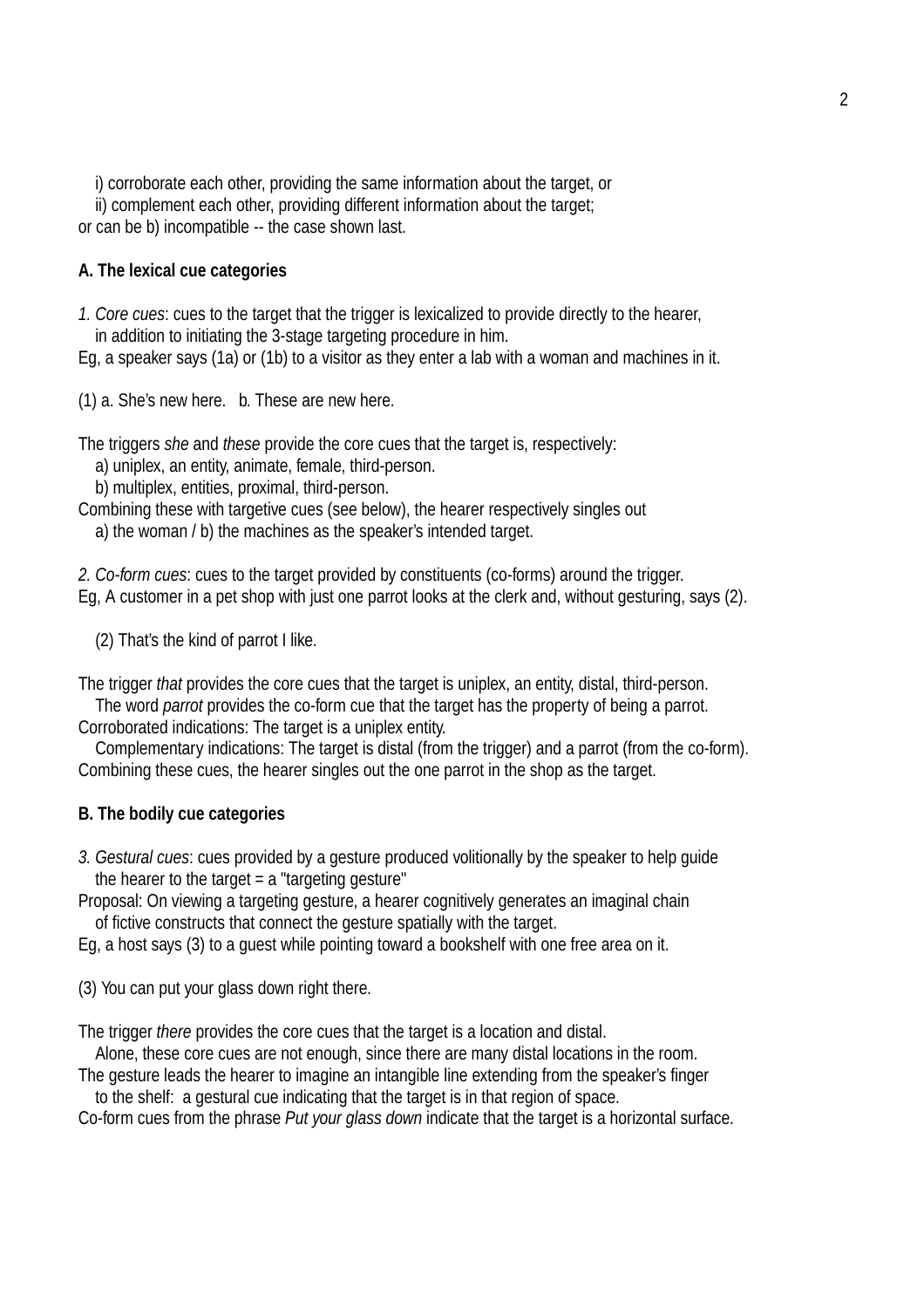Combining these cues, the hearer singles out the free shelf area as the speaker's intended target.

- In a second example that invokes disambiguation, a speaker who says (4) to a friend,
- wants to target a woman standing beside a man across a crowded room.
- The speaker points a finger toward the couple, but is too far away to pinpoint the woman specifically. This is "lateral ambiguity" in gesturing.
- (4) She's the director of our lab.

The gestural cue rules in the couple and rules out everyone else in the room.

But by itself, it is not enough information to single out the woman as the target.

The core cues from the trigger *she* that the target is uniplex, an entity, animate, female, third-person provide "lateral disambiguation", and narrow down to the woman of the pair.

Or, disambiguation in the reverse direction: The core cues from the trigger *she*

rule in every third-person woman in the room as a target candidate while ruling out every man. Then the gestural cue provides disambiguation, narrowing those candidates down to the woman in the pair.

*4. Corporal cues*: cues from the location of the speaker's body in space at the time of the trigger.

Eg, a speaker at a fairground booth, asked about the wherebouts of Fred, says (5) without gesturing.

(5) Fred was here earlier.

- The trigger *here*, now in its corporal sense (some languages have a distinct morpheme for this sense), provides the core cue that the target is the region surrounding the speaker.
- The corporal cue consists of the speaker's actual location, which the hearer perceives directly (or would imagine if, say, on the phone).

Combining these cues, the hearer singles out the region around the speaker as the targeted location. The speaker did not need to gesture, say, by pointing down to the ground in front of her.

- **C. The colateral cue categories**: cues provided by the entities that the speaker talks to or about
- *5. Targetive cues*: perceptual stimuli from the target itself that help lead the hearer to it. Two types -- absolute and relative:
- *a. Targetive content cues*: perceptual cues that a target provides to its own identity or other intrinsic characteristic.
- Eq, a farmer says (6) to a quest as they round his house onto a field with a tractor in the distance, without gesturing or looking at the tractor.

# (6) That's my tractor.

The trigger *that* provides the core cues that the target is uniplex, an entity, distal, third-person. The word *tractor* provides the co-form cue that the target has the identity of being a tractor. The physical tractor in the field provides the visual stimulus of its own identity as a tractor.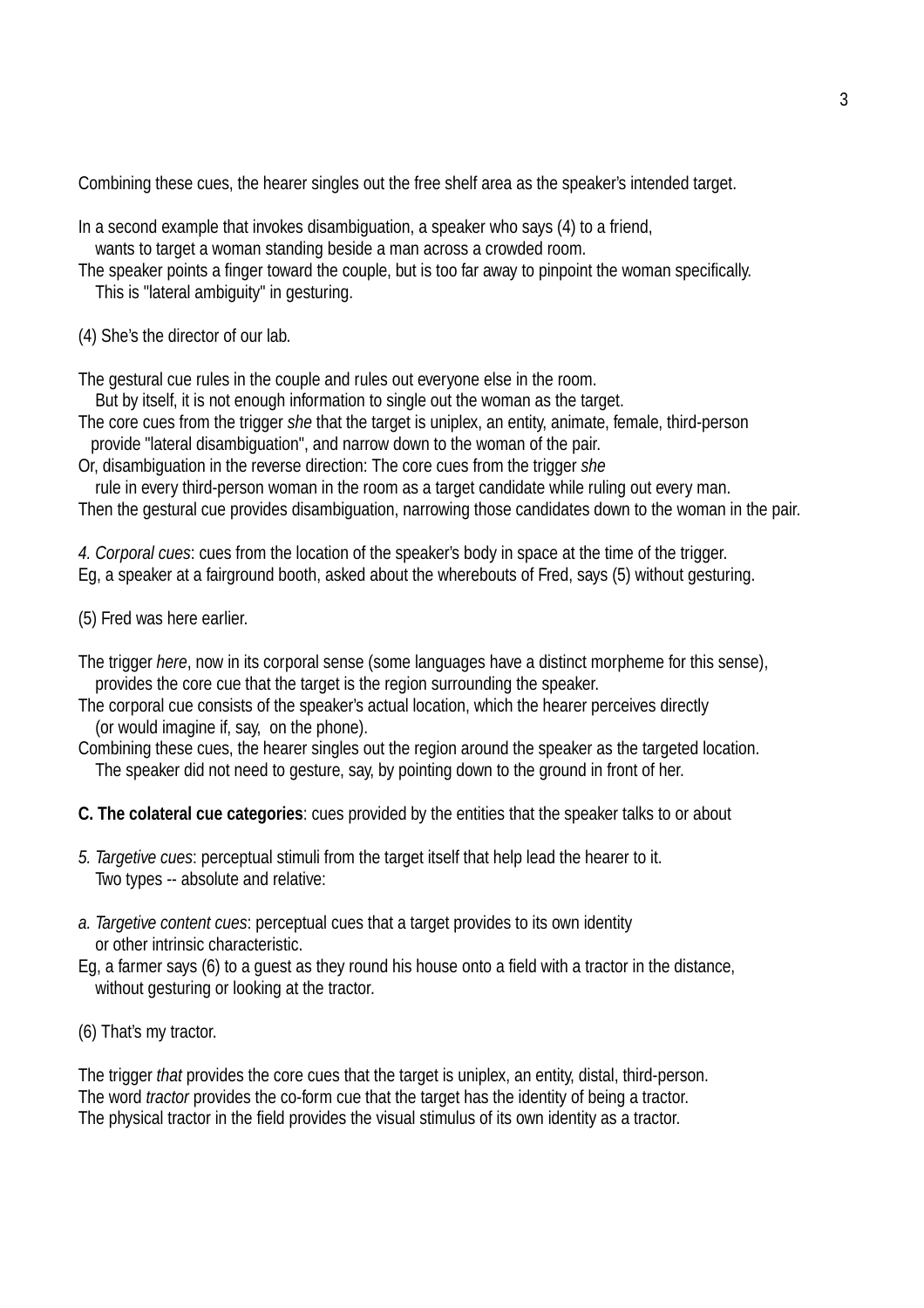This is the targetive content cue, which corroborates the co-form cue. Combining all these cues, the hearer settles on the tractor as the target.

*b. Targetive salience cues*: perceptual cues from a target that make it salient relative to its environment. Such salience has three bases:

The target is unique there; it is more unfamiliar or unusual than other entities there;

some of its attributes are more intense than comparable attributes also perceivable there.

Eg, at a lake, just after a long plaintive sound is heard, a speaker, without gesturing, says (7) to a companion.

(7) That's a loon.

The trigger *that* provides the core cues that the target is uniplex, an entity, distal, third-person. The sound provides a targetive salience cue through its uniqueness in that ambience

and its unfamiliarity to the hearer, tending to rule it in and other concurrent phenomena out. The perichronal cue from the sound's temporal nearness to the trigger tends to rule it in

as a target candidate, and rule earlier phenomena out.

Combining these cues, the hearer singles out the just-preceding unknown sound as the target. (This targeted sound is in a metonymic relation with the "loon" in the equational sentence.)

*6. Hearer-focus cues*: cues metacognitively available to a hearer that the target is her current object of attention, where both the object and her attention on it are visible to the speaker. Eg, a speaker seeing the hearer staring at a particular car says (8) to her.

(8) That's a Ferrari.

The trigger *that* provides the core cues that the target is uniplex, an entity, distal, third-person, and directs the hearer to find all other available cues.

But she finds no gestural cue, and no targetive cue from something greatly salient in the environment, so she metacognitively notes her own attentional focus and its visibility to the speaker.

Combining the present and absent cues, she settles on the car as the speaker's intended target.

## **D. The background cue categories**

*7. environmental cues*: perceptual stimuli from the target's surroundings that help the hearer single it out. Two types: environmental content cues and environmental structure cues.

Environmental structure cues include delineations

that partition a scene's elements and regions from each other. Eg, atop a hill, the speaker says (9) to a hearer while pointing down at the middle of a lagoon.

(9) At night, mist forms there.

The trigger *there* provides the core cues that the target is a location and distal. The speaker's pointing provides the gestural cue that the target lies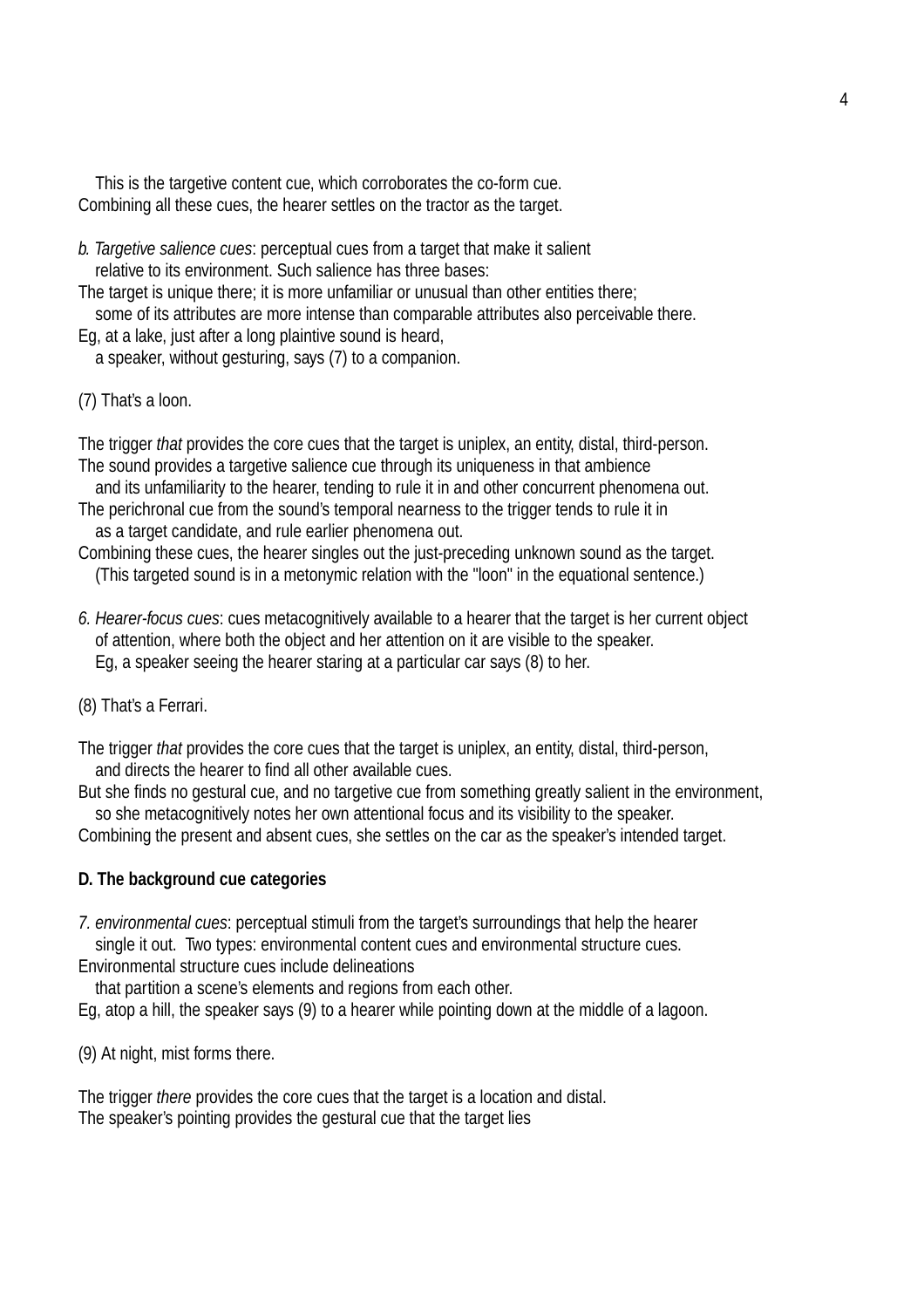where an intangible line extending from the finger intersects with the lagoon.

But is the targeted location to be that one intersected point, or some larger area around it?

The hearer's general knowledge provides the epistemic cue that mist does not form at a single point, but over an area. But then, what area?

The hearer additionally perceives an environmental structure cue: the perimeter around the lagoon. Combining these cues, the hearer settles on the whole surface of the lagoon as the targeted location.

8. epistemic cues: any information that a hearer derives from his own knowledge and beliefs that helps him determine the speaker's intended target.

### *a. Knowledge about entities*.

Eg, the speaker says (10) to a friend and points with lateral ambiguity toward two men in a train station, one of them looking older and the other younger than the speaker.

(10) That's my father.

The trigger *that* provides the core cue that the target is uniplex, an entity, distal, third-person. Pointing provides the gestural cue that the target lies where the intangible line from the finger ends.

But this is laterally ambiguous, so these two cues narrow the pool only down to the two men.

- The word *father* provides the co-form cue that the target is a man who has sired a child, however, by itself, this cue does not distinguish between the two men.
- But the co-form cue also activates the conceptual category `father' in the hearer's knowledge store. This provides the epistemic cue that a father is older by some years than his child.
- The phrase *my father* provides the further co-form cue that the target is the father of the speaker herself.
- Combining all these cues, the hearer determines that the target is the man in the pair of men who looks older than the speaker.

### *b. Knowledge about discourse*.

Eg, the speaker says (11) to a friend and points with lateral ambiguity toward a giraffe and an ibex in a zoo compound.

### (11) That's an ibex.

The core and gestural cues together indicate that the target is one of the two animals.

The hearer's knowledge of discourse management provides the epistemic cue that the speaker would not assert as newsworthy something that is already known.

The hearer reasons that he would be assumed to know what a giraffe is,

and so concludes that the speaker's intended target is the other animal of the pair.

### **E. The temporal cue categories.**

*9. chronal cues*: the location in time of the moment at which a trigger occurs. Eg, The speaker says (12) to a guest.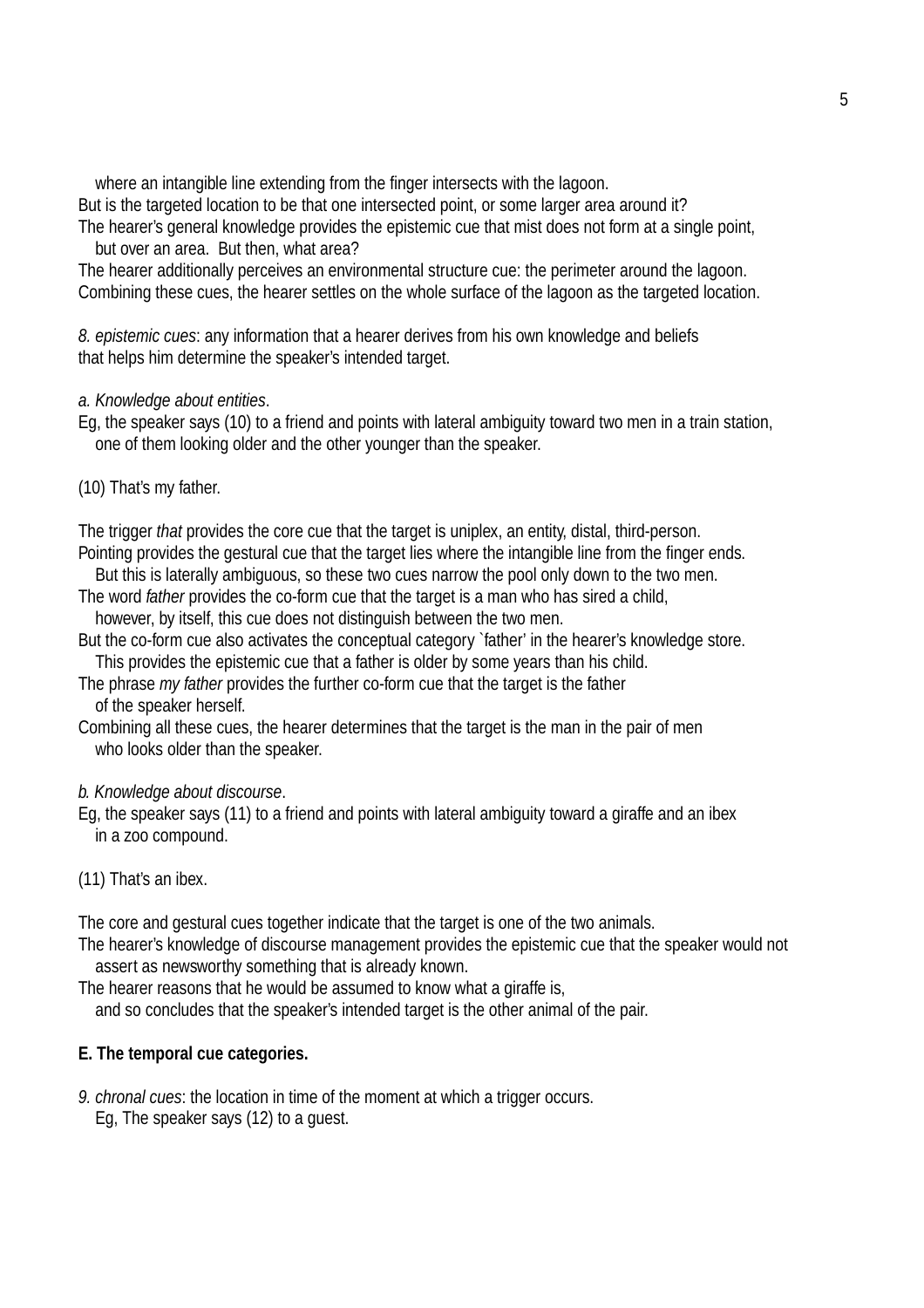(12) The bathroom is free now.

The trigger *now* provides the core cue that the target is a temporal interval that passes through the trigger's own moment of occurrence.

The hearer determines the chronal cue simply by taking cognizance of the moment at which she just heard the trigger.

Knowledge about bathroom usage provides the epistemic cue that the length of the targeted interval is in minutes -- rather than, e.g., hours or years.

Combining these cues, the hearer concludes that the target is an interval some minutes long, centered around the trigger's occurrence.

The hearer then further temporally locates the cited state -- the bathroom's availability -as occurring throughout this interval.

10. Perichronal cues: cues to the target based on the time of occurrence of other cues.

- They indicate whether the time of occurrence of a potential cue is close enough to that of a particular trigger for it to serve as a cue to that trigger's target.
- Eg, the speaker, jogging along with the hearer, points leftward while saying (13a) and, a moment later, points leftward again while saying (13b).

(13) a. That's my car. b. And that's my sister's car.

Looking just at the (13b) event, the core cue from the trigger *that* and the co-form cue from the word *car* inform the hearer that the target is a single distal car.

The timing of the gestural cue from the second pointing movement, and the timing of the targetive cue from the car then on the left,

provide the perichronal cues that the occurrence of those two cues is close enough to the trigger's moment for them to be relevant to it.

But the previous pointing movement and the car it pointed at are ruled out as providing gestural and targetive cues relevant to the present trigger. Their time of occurrence is too distant from it.

### **3. Interaction of compatible cues to a speech-external target**

Eq, a wife and husband stop in front of a gift shop with diverse items on a platform behind the window. He had wanted to know what the color puce looks like; she spots it in the display and says (14).

(14) Those boxes are puce colored.

Here, a single cluster of gift items appears in the front portion of the platform.

Three separate clusters are arrayed left to right along the rear portion of the platform.

The middle cluster in the rear includes some boxes that are red;

some boxes that are of a hue which is unknown to the hearer -- hue number 1;

a single box with unknown hue number 2; and some statuettes of unknown hue number 3.

The front cluster has some boxes of unknown hue number 4.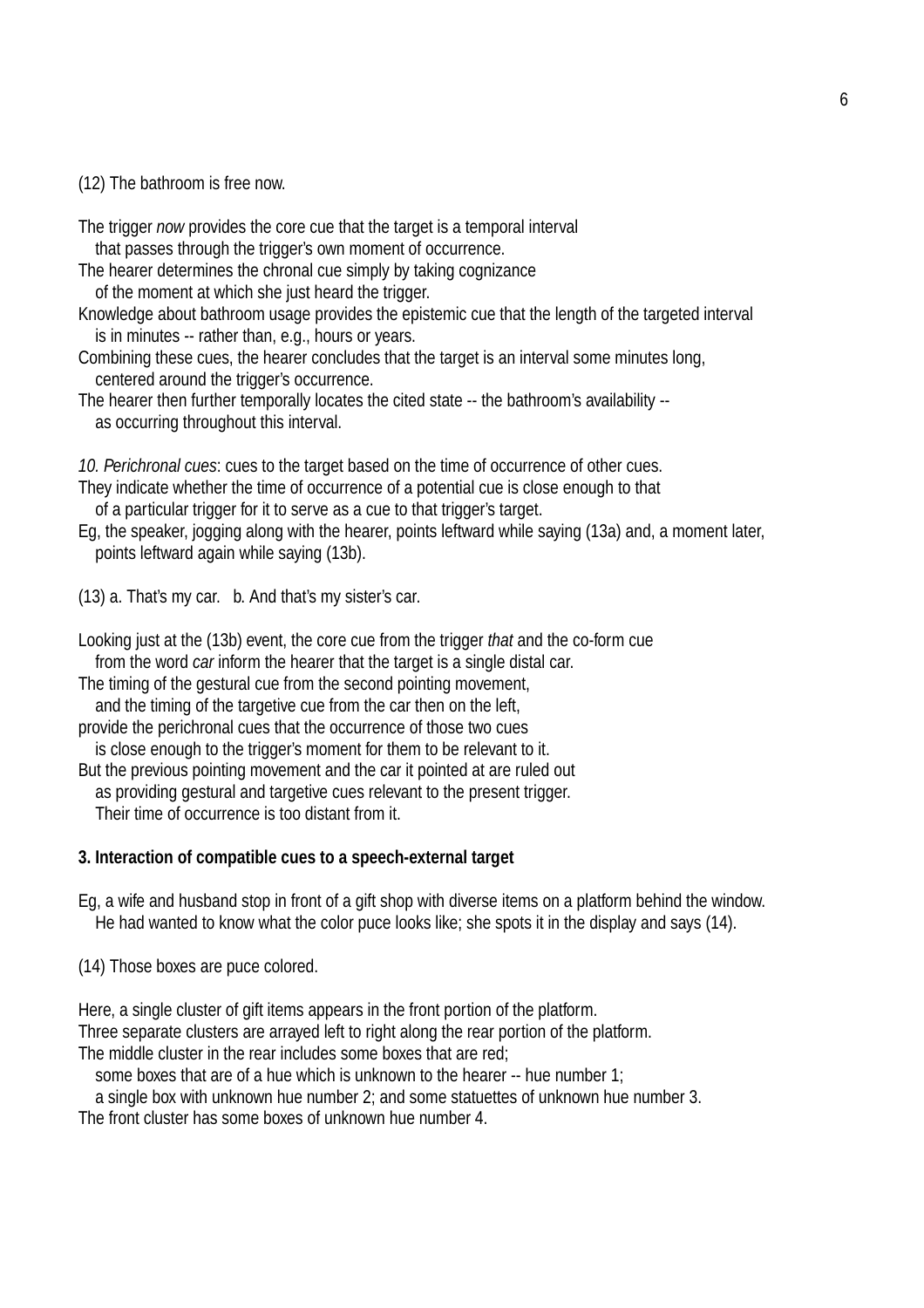As she says (14), the speaker points with lateral ambiguity toward the rear middle cluster.

- The following "regularized description", with discrete consecutive steps, is meant only to suggest what the hearer's processing may include, itself to be determined experimentally.
- a. One core cue from the trigger *those* is that the target is distal, ruling out anything proximal. But this cue is topological, so it must await interaction with further cues.
- b. The orientation of the speaker's head and body provides one gestural cue: the target is situated within the corridor of space extending forward from her front. This rules out all entities located outside this corridor as candidates for target status.
- c. A potential environmental structure cue comes from the perimeter of the platform lying immediately within the corridor.
- It may be the boundary of the region in which the target is located. If so, it would rule out all target candidates outside that boundary within the corridor.
- d. Combined with this last cue, the "distal" cue from the trigger *those* loses its relativity. This distal cue now rules in the rear portion of the platform and rules out the front portion.
- The target thus cannot be in the cluster at the front of the platform, and puce cannot be unknown hue 4 of the boxes in that cluster.
- e. A second gestural cue from the speaker's pointing finger confirms the environmental and core cues: the target is in the rear portion of the perimeter-bounded platform.

This cue also rules out both side clusters and rules in the middle cluster as the target's location.

- f. A co-form cue from the morpheme *box* is that the target has the identity of being a box. This rules out the statuettes in the cluster, but rules in the remainder.
- g. A co-form cue from the suffix *-es*, corroborating another core cue from the trigger *those*, is that the target is multiplex.

This rules out the single box of hue 2, but rules in the red boxes and the boxes of hue 1.

- h. An epistemic cue from the hearer's knowledge of discourse principles is that the speaker would not present as new information something that her addressee would be assumed to know already, such as what red is. This rules out the red boxes and rules in the boxes of unknown hue 1 as the target.
- i. The associated perichronal cues rule in the current gestural, targetive, and environmental cues, but rule out such cues from previous or upcoming stops at shop windows.
- Combining all these cues, the hearer concludes that the target is the boxes of unknown hue number 1 in the middle cluster at the rear of the platform currently in front of him.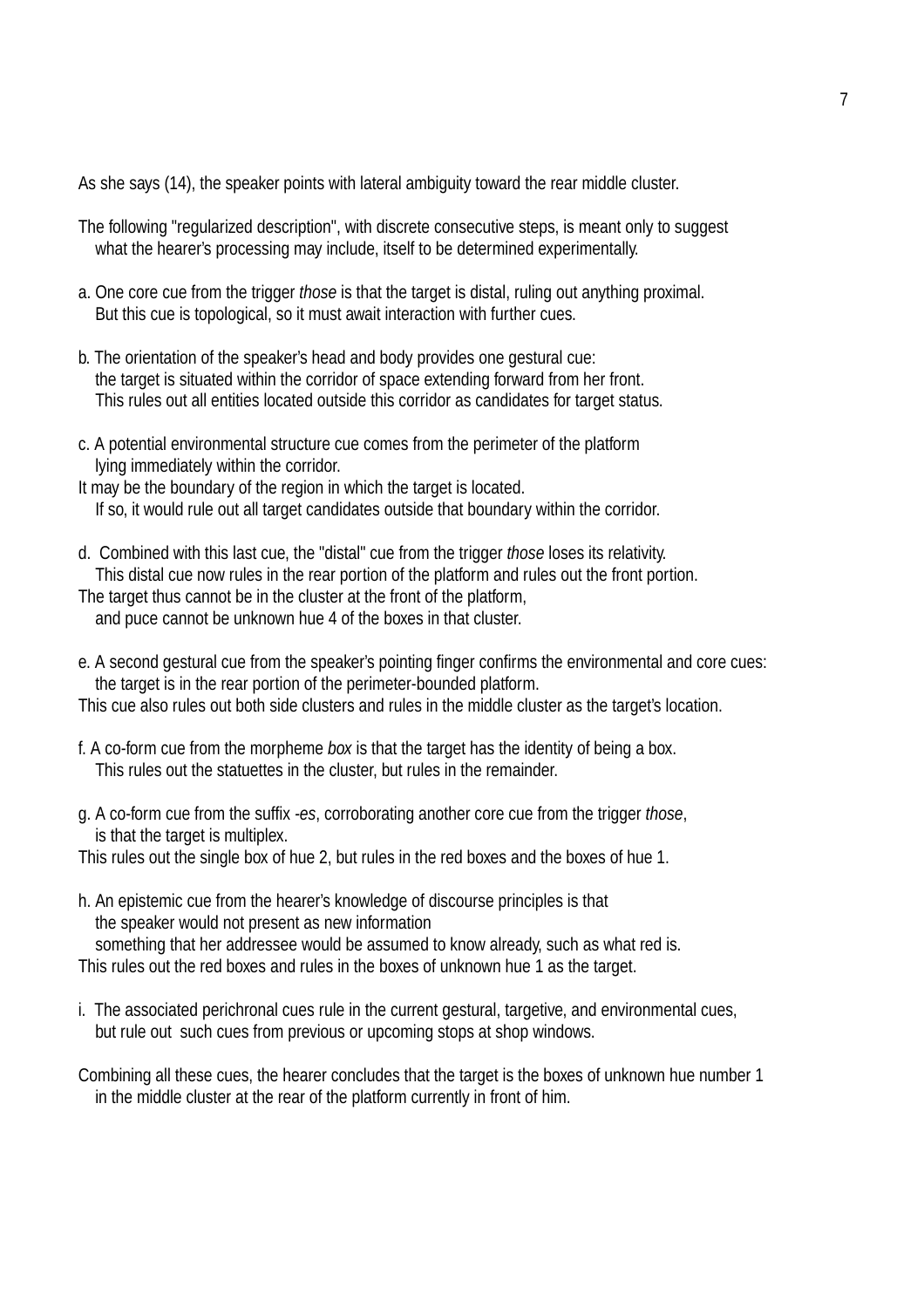#### **4. Interaction of compatible cues to a speech-internal target**

In its speech-internal environment, an utterance consists of two types of components:

- 1) its formal components, including its morpheme, word, and phrase constituents, plus the grammatical relationships that these bear to each other;
- 2) its semantic components, including the meanings of these formal components and their relationships, plus their pragmatic implications.

Eg, a man and a woman are alone in a room. He says the consecutive utterances (15a) and (15b) to her.

(15) a. My sister led her mare down the hill toward some cowboys. b. She was dappled.

A regularized description of the hearer's possible processing:

a. The core cues from the trigger *she* are: the target is uniplex, an entity, animate, female, 3d person.

The hearer herself has the first four of these properties, but not the fifth.

The speaker would have said *you* if targeting her.

This rules out the hearer herself as the target, but rules in other females as target candidates.

- b. The hearer might next check her speech-external environment for females. But there are no targetive content cues indicating a female there.
- This rules out the speech-external environment as the target's location but potentially rules in the speech-internal environment, that is, the discourse.
- c. Perichronal cues from this discourse increasingly rule out portions of it the further they are in time from the trigger's occurrence and increasingly rule in portions the closer they are.

They may finally narrow the location of the target down to the utterances in (15), and rule out utterances outside them.

d. The formal components of (15a) include four noun phrases, a verb, and two prepositions, plus their contained and containing constituents and all their grammatical interrelationships.

Those of (15b) include a trigger, a verb, and an adjective,

plus their grammatical relationships.

The core cue from the trigger *she* that the target is animate rules out all these formal components because they are not animate. But it potentially rules in some semantic components.

- e. The semantic components of (15a) include the speaker's sister, her mare, a hill, some cowboys, an act of leading, and a path of descent and approach, among other indications and relationships.
- Those of (15b) include a quality of dappledness and (from the trigger) a directive to find a target plus core cues to that target.
- The core cue that the target is animate also rules out all the semantic components of (15b), none of which are animate, leaving only those of (15a).

f. The core cue from *she* that the target is an entity, applied to the semantic components of (15a), rules out the act of leading and the path of descent and approach,

and rules in the sister, her mare, the hill, and the cowboys.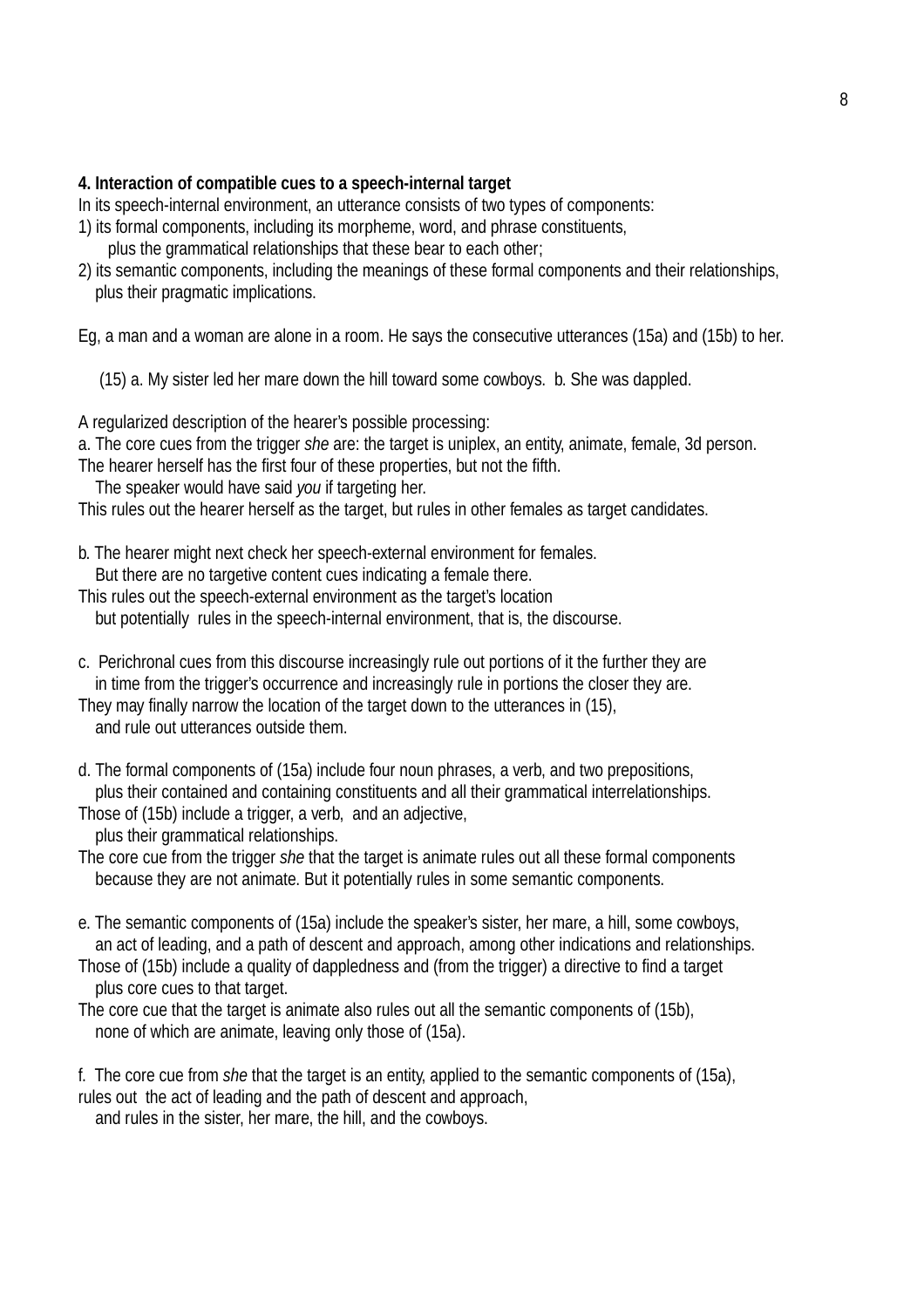- g. The core cue that the target is animate rules out the hill, leaving the sister, mare, and cowboys.
- h. The core cues that the target is uniplex and female rules out the cowboys, leaving sister and mare.
- i. The adjective *dappled* provides the co-form cue that the target is dappled. But it has two meanings: [1] spots of different shades intrinsically present on the skin or fur of a nonhuman animal;
	- [2] spots of light being reflected off of any surface.

Meaning [2] does not distinguish between the two remaining candidates since they both present surfaces.

j. An epistemic cue from the hearer's linguistic knowledge is that, for meaning [2] to be in effect, the adjective must be accompanied by a phrase referring to light or shade, as in (16).

But such a phrase is absent, ruling out meaning [2] and ruling in meaning [1].

- But meaning [1] applies only to nonhuman animals, ruling out the sister. The mare is thus the target.
- (16) My sister was dappled in the sunlight (that filtered through the leaves of the trees).

Combining all these cues, the hearer thus concludes that the target is the referent of the word *mare* in the speaker's current utterance, itself within the speech-internal environment.

### **5. Interaction of incompatible cues to a speech-external target**

Above, a speaker's cue types were all compatible, corroborating or complementing each other. Here, the speaker purposely has certain cue types incompatible with others, leading the hearer to reconcile them so as to determine the target.

First, 2 unconflicted examples: a woman across a restaurant table from a man says (17a or b) to him.

(17) a. I've got something in my teeth right here.

<she touches her finger to the right side of her own teeth.>

b. You've got something in your teeth right there. <she leans across the table and points her finger at the right side of his teeth.>

But now a hybrid of the preceding two examples, with incompatible cue types, yet equivalent to (17b).

(18) You've got something in your teeth right here. <she touches her finger to the right side of her own teeth.>

The hearer's processing here has three phases.

A. The cue assembling phase, where he finds the following cues:

The core cue from the trigger *here* indicates that the target is a location proximal to the speaker.

The manual gestural cue from the speaker's pointing finger indicates that

the targeted location is a spot on the right side of her teeth.

An environmental structure cue indicates that the speaker's body is the setting for the targeted location.

An ocular gestural cue -- where the speaker looks -- indicates that the targeted location is at the hearer's mouth.

A co-form cue from the phrase *in your teeth* indicates that the targeted location is at the hearer's teeth.